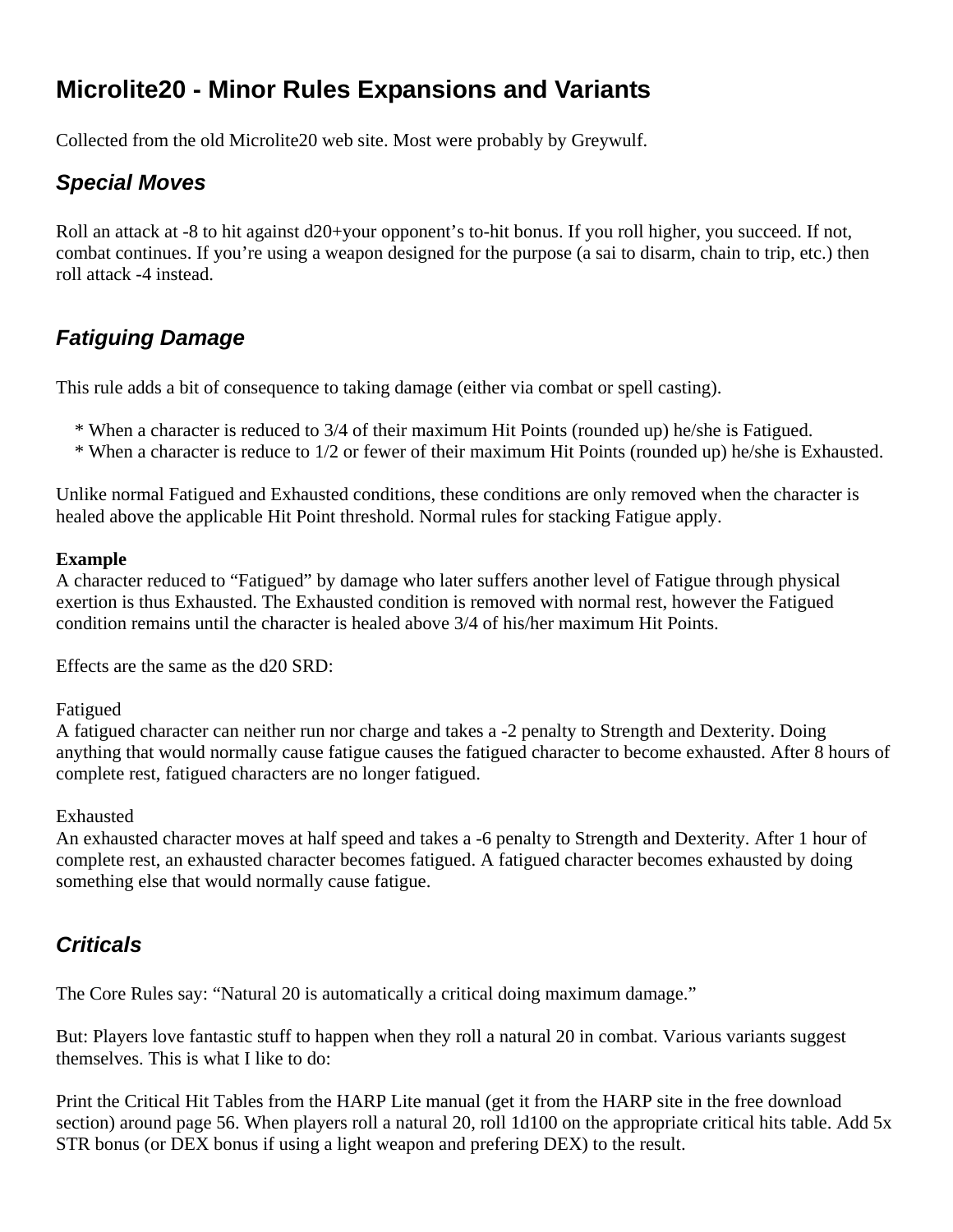Example: A thief with DEX 16 using his knife and rolling a natural 20 gets a 1d100+15 on the puncture critical table. (I suggest you don't use this table against players…)

Last session, the level 1 priest decided to walk out into the forest in the middle of the night, trying to talk to the trees. A Kappa (4 HD) surprises him. He flees back to the village. The kappa follows. The priest draws his bow, takes aim, and rolls a natural 20. I roll 1d100+15 because the priest has DEX 16. The result is an awesome  $92+15=107!$ 

"You impale foe in the lung—he'll die in 12 gurgling rounds. Foe takes 29 Hits, is stunned 12 rounds, bleeds 3 per round, and is at -20."

I'm sure my players will remember this event for a while to come!

#### Alternative

Let them roll a second attack. Repeat as long as a natural 20 comes up. This is simpler, but lacks the gory details.

## *Combat Bonus*

In this variant a character's Base Attack Bonus provides a bonus to their Armor Class as well as to their Attacks. This variant works well with the Base Attack Bonus by class variant. If you use this variant consider counting an armor's Armor Class bonus as Damage Reduction instead.

## *Cleave*

To speed up combat, replace the ability to make multiple attacks if your attack bonus is +6 or more with the following:

If the melee attack bonus is +6 and the attacker drops or slays a foe, he is granted one additional attack against another opponent in melee weapon striking distance that round. As long as the combatant is dropping foes, he can continue attacking others until one does not fall to the might of his weapon.

As suggested by EditorBFG, wording by WSmith (with minor editing by GreyWulf)

# *Skill Use Examples*

Here are the skills from the d20 SRD and their Microlite20 equivalents:

Appraise - com+MIND Balance - phys+DEX Bluff - com+MIND Climb - phys+DEX or STR, whichever is highest Concentration - doesn't apply. GM's fiat applies Craft - it's an out of game thing. No one ever crafts things in-game, so it's a redundant skill. Alternatively, know+DEX Decipher Script - know+MIND or com+MIND Diplomacy - com+MIND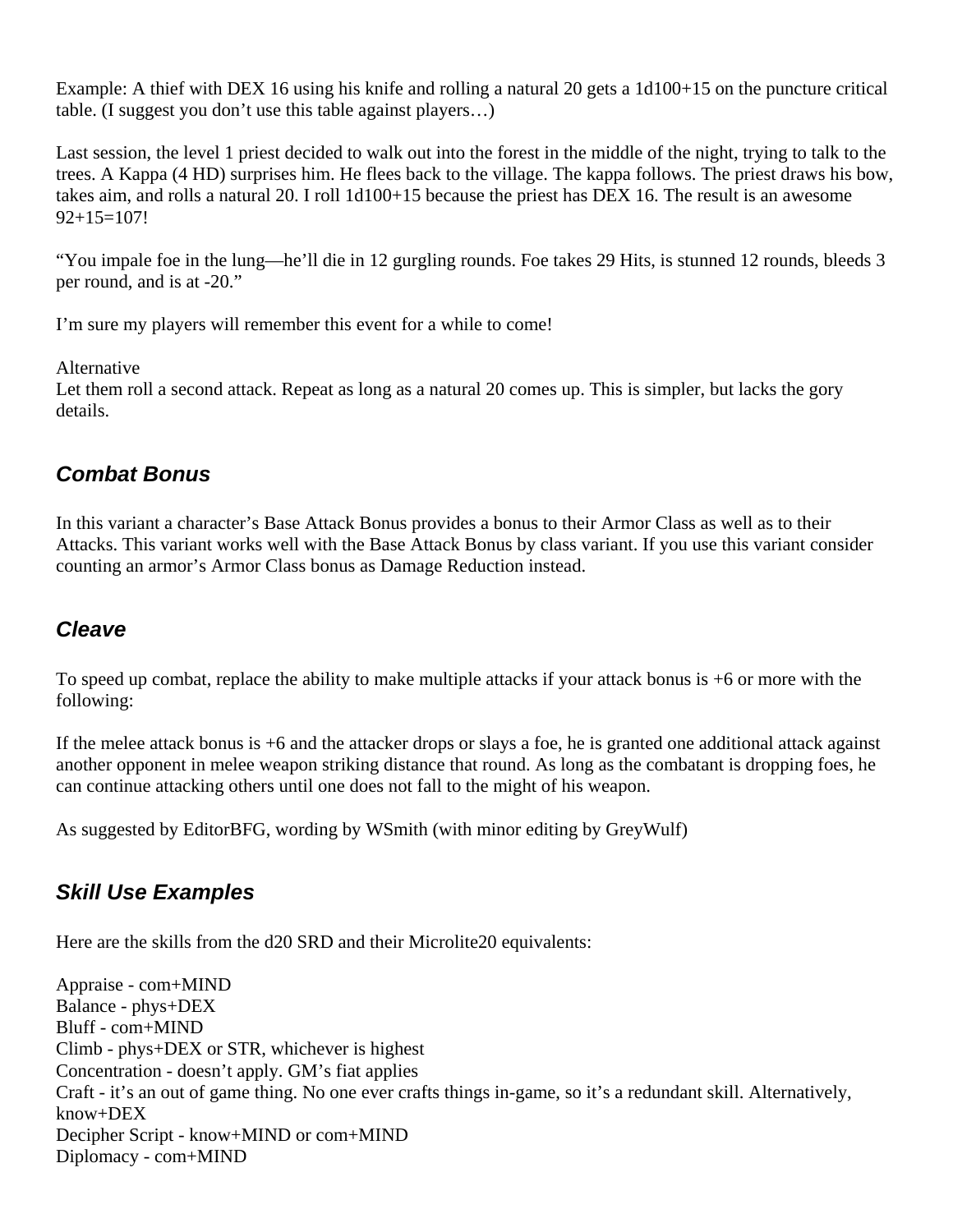Disable Device - sub+MIND or sub+DEX Disguise - sub+MIND Escape Artist - sub+DEX or sub+STR, depending on what you're escaping out of Forgery - com+DEX Gather Information - com+MIND Handle Animal - com+MIND or com+STR if the animal is bigger than you Heal - know+MIND Hide - sub+DEX Intimidate - could be phys+STR, or sub+MIND or com+STR. You choose Jump - phys+STR (long jump) or phys+DEX (high jump) Knowledge - know+MIND Listen - sub+MIND Move Silently - sub+DEX Open Lock - sub+DEX Perform - com+MIND, though it could be DEX if you're juggling, or STR if you're a weightlifter Profession - com+MIND, usually Ride - com+DEX Search - sub+MIND Sense Motive - com+MIND Sleight of Hand - sub+DEX Speak Language - doesn't apply. You either know the language or you don't. Alternatively, com+MIND to understand subtle nuances, I guess Spellcraft - MIND only Spot - sub+MIND Survival - phys+STR to survive, or sub+DEX or STR to hunt stuff. Swim - phys+STR Tumble - phys+DEX Use Magic Device - you can either use it, or you can't. GM fiat. Alternatively, MIND only Use Rope - no, never ever. Use Rope is a DEAD SKILL. This skill is dead. It has passed the mortal coil (of rope). Use phys+DEX if you must, but don't say I didn't warn you.

## *Combat Example*

Simple one-on-one example

Here's our thief Alex (HP 19, Melee +4 for 1d10+3, AC 15) sneaking up on an Orc wearing studded leather and wielding a falchion (HP  $1d8+1=3$ , Melee +1 for  $2d4+4$ , AC 13).

Alex tries to sneak up to the Orc: Roll  $1d20+sub+DEX$ .  $1+5+2=8$ . Not good. The Orc has to beat only 8 to spot him. He rolls  $1d20+sub+MIND$  (1 from his 1 HD, 0 for MIND bonus) for  $11+1 = 12$ , easily noticing Alex's attempt to be a shadow.

But what do you expect when you roll a natural 1…

The Orc hits Alex:  $1d20 (19) + 1 = 20$  which is bigger than AC 15. Damage is  $2d4 (3) + 4 = 7$ . Alex is now down to 12 HP.

Time for initiative rolls! Alex has  $1d20 (10) + 2 = 12$ , the orc has  $1d20 (5)$ . Alex is first and attacks with 1d20  $(9) + 4 = 14$  which is higher than 13. He hits for 1d10 (7) + 3 = 10 points of damage. This kills the orc.

Four against an Ogre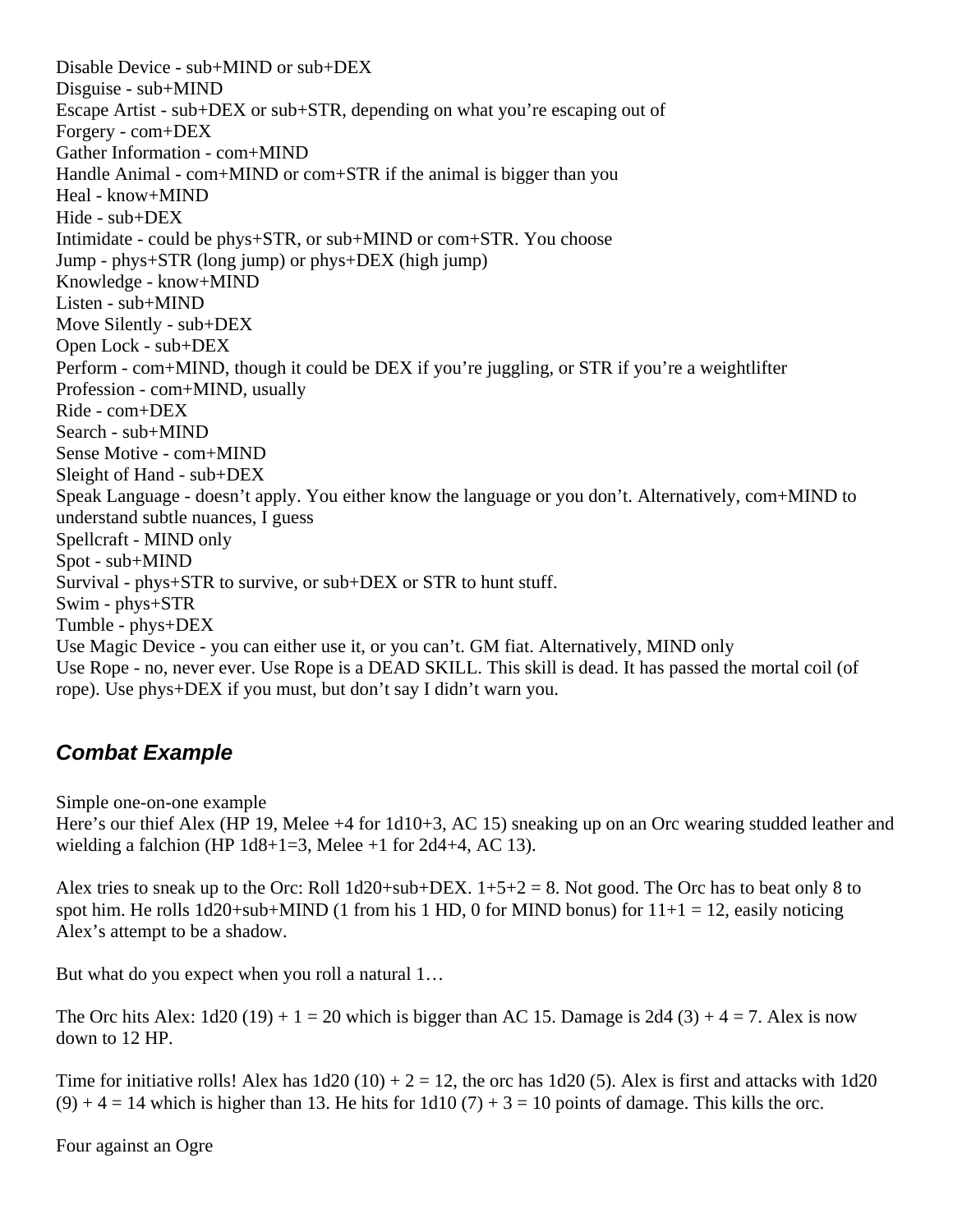Ok, while eating breakfast this morning I tried the following Ogre fight against my players. These are real player characters, except for Yasu Odong, because I don't have his character sheet here, and I had to advance Yonkyu and Yasu Odong from 2nd level to 3rd.

Kyoshi, Fighter-3, 29hp, STR 16, DEX 12, MIND 8, AC 16, Masterwork Katana+8/+3 (1d10+7) Myung, Rogue-3, 21hp, STR 12, DEX 18, MIND 9, AC 14, Wakizashi+7/+2 (1d6+1) Yonkyu, Cleric-3, 23hp, STR 9, DEX 18, MIND 11, AC 14, Takujo+3 (1d6), Kyuu+7/+2 (1d8), Magic+3 ("The Archer") Yasu Odong, Mage-3, 18hp, STR 5, DEX 11, MIND 14, Tanto+1 (1d4-2), Magic+5

vs.

Ogre, 29hp, AC 16, club+8 (2d8+7).

We're assuming no surprise, no ranged combat, no ambush, and thus I rule that attacks go in order of attack bonus. Since both the ogre and Kyoshi have +8, I rule that the Ogre goes first, then the exact order of players doesn't matter for the rest of the round.

Ogre rolls 10+8, does 12 damage to Kyoshi – down to 17. Kyoshi rolls 17+8, does 10 damage to Ogre – down to 19. Kyoshi rolls 2+3, misses. Myung tries to hide, rolls  $4 + sub(7) + DEX$  bonus  $(4) = 15$ Ogre tries to spot, rolls  $3 + HD(4) = 7$ , fails. Yonkyu casts Bull's Strength on Kyoshi (giving him STR 20), uses 5hp – down to 18. Yasu Odong casts Sleep on Ogre, rolls  $10 + \text{Magic Attack bonus}$  (5) = 15, uses  $3\text{hp} - \text{down to } 15$ Ogre tries to resist, rolls  $15 + HD$  (4) = 19, succeeds. Ogre rolls 8+8, does 17 damage to Kyoshi – down to 0! Myung attacks from the shadows, rolls 12+7, does 5+7 damage – down to 7. (In an alternate universe the sneak failed and he rolled 12 and 15, doing 5 and 6 damage, bringing the ogre down to 8.) Yonkyu sees that the ogre is badly hurt and rolls 18, does 3 damage – down to 4. Yasu Odong casts Sleep on Ogre, rolls  $9 +$  Magic Attack Bonus  $(5) = 14$ , uses  $3hp$  – down to 12 Ogre tries to resist, rolls  $6 + HD(4) = 10$ , fails, and will fall asleep next round! Ogre rolls 15+8, does 20 damage to Myung – down to 1! Myung rolls 9+7, does 5 damage to ogre – killing it before sleep takes effect.

Party wins!

Yonkyu casts Cure Light Wounds twice on Kyoshi & Myung, costing him 12 hp total, healing 2d8+6 for each: 15 for Kyoshi and 14 for Myung.

Status: Kyoshi @ 15/29hp Myung @ 15/21hp Yonkyu @ 11/23hp Yasu Odong @ 12/18hp 58% of max.

Conclusion:

- 1. Not a point landing with the party ending at 58% instead of 75%.
- 2. Combat was interesting I think.
- 3. The ogre having the initiative did not decide the fight.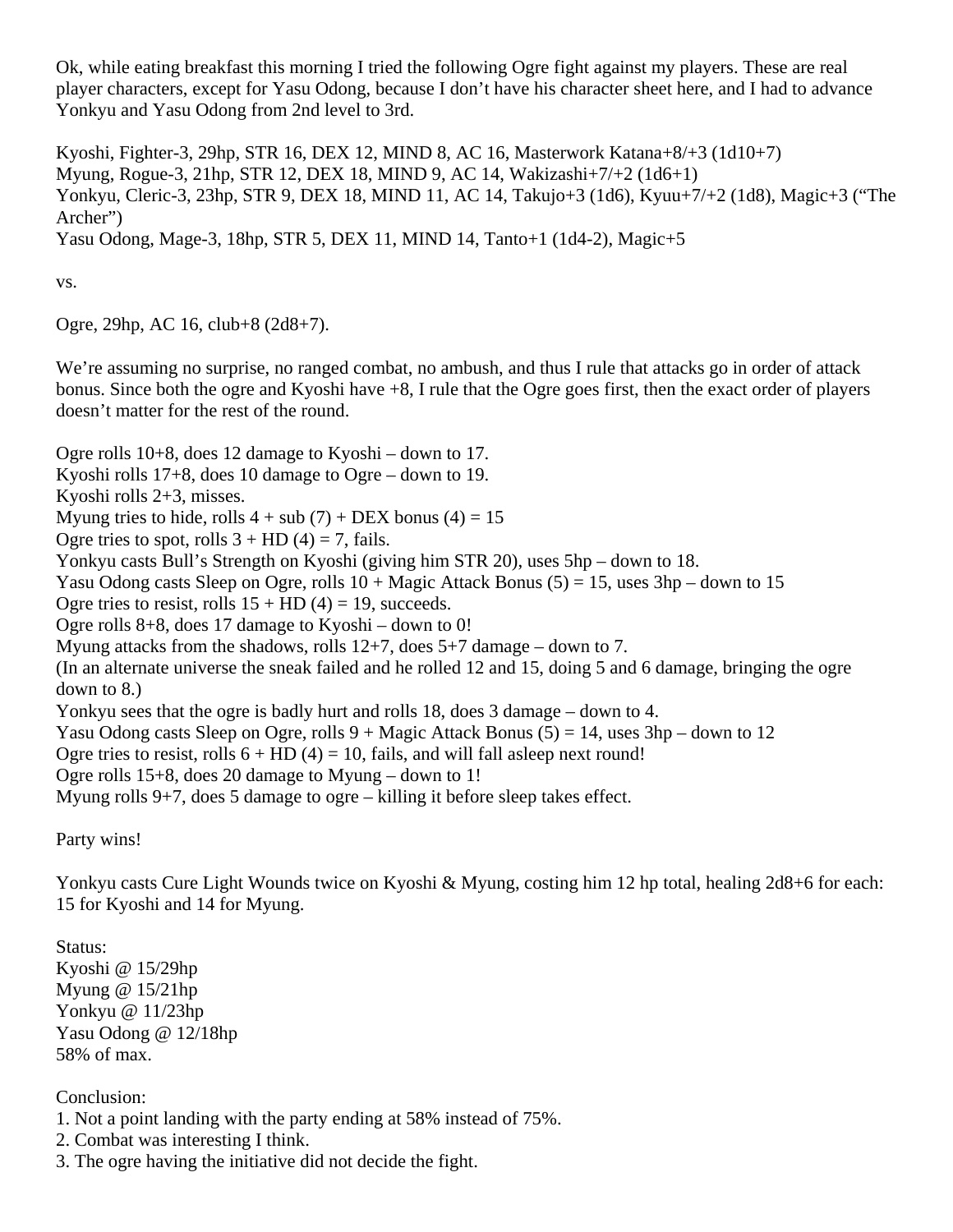# *Character Creation Example*

Let's create a thief! Name: Alex. Class: Rogue. Race: Human. Level: 1. That was easy.

Roll 4d6: 5, 5, 2, 4. Drop 2 for a total of 14. Assuming this is above average, let's assign this to DEX.

Roll another 4d6: 5, 2, 5, 6. Drop 2 for a total of 16. Damn! Should have used this for DEX. Doesn't matter, however. We'll use it for STR. This is going to be a master assassin!

Roll the last 4d6: 5, 5, 3, 3. Drop 3 for a total of 13. This must be my lucky day. Use it for MIND.

This gives us STR 16, DEX 14, MIND 13. STR bonus is  $+3$ , DEX bonus is  $+2$ , MIND bonus is  $+1$  since we have to round down.

Skills are Level + 1 because we're human. And Sub is + 3 because we're a rogue. Thus: Phys 2, Sub 5, Know 2, Comm 2.

There's no magic to worry about. As for combat, we'll be wearing studded leather and a large weapon because we're so strong: A katana, which we could use as a two-handed weapon, if necessary!

Hitpoints is  $STR + 1d6 (3) = 19$ . Not bad for a rogue...

Armour Class is  $10 + \text{DEX}$  bonus  $(+2) +$  armour bonus  $(+3)$  for studded leather) = 15.

Melee attack bonus is Level  $+$  STR bonus  $= +4$ . Missile attack bonus is Level + DEX bonus  $= +3$ .

Let's consider the katana like a bastard sword. Damage is thus  $1d10 + STR$  bonus =  $1d10+3$ .

## *Level Advancement Example*

The 1st level adventurers have just completed a dungeon adventure, and defeated 5 EL1 encounters, an EL2 trap and the EL3 leader. That's a total of EL10, so they all advance to level 2. They need to defeat another 20 Encounter Levels to reach Level 3.

## *Sanity Checks*

SAN checks are a popular element in the Call of Cthulhu role-playing game.

To implement them in Microlite20 use MINDx5 as your starting SAN, then run SAN checks as per the Call of Cthulhu rules.

This would work as a substitute: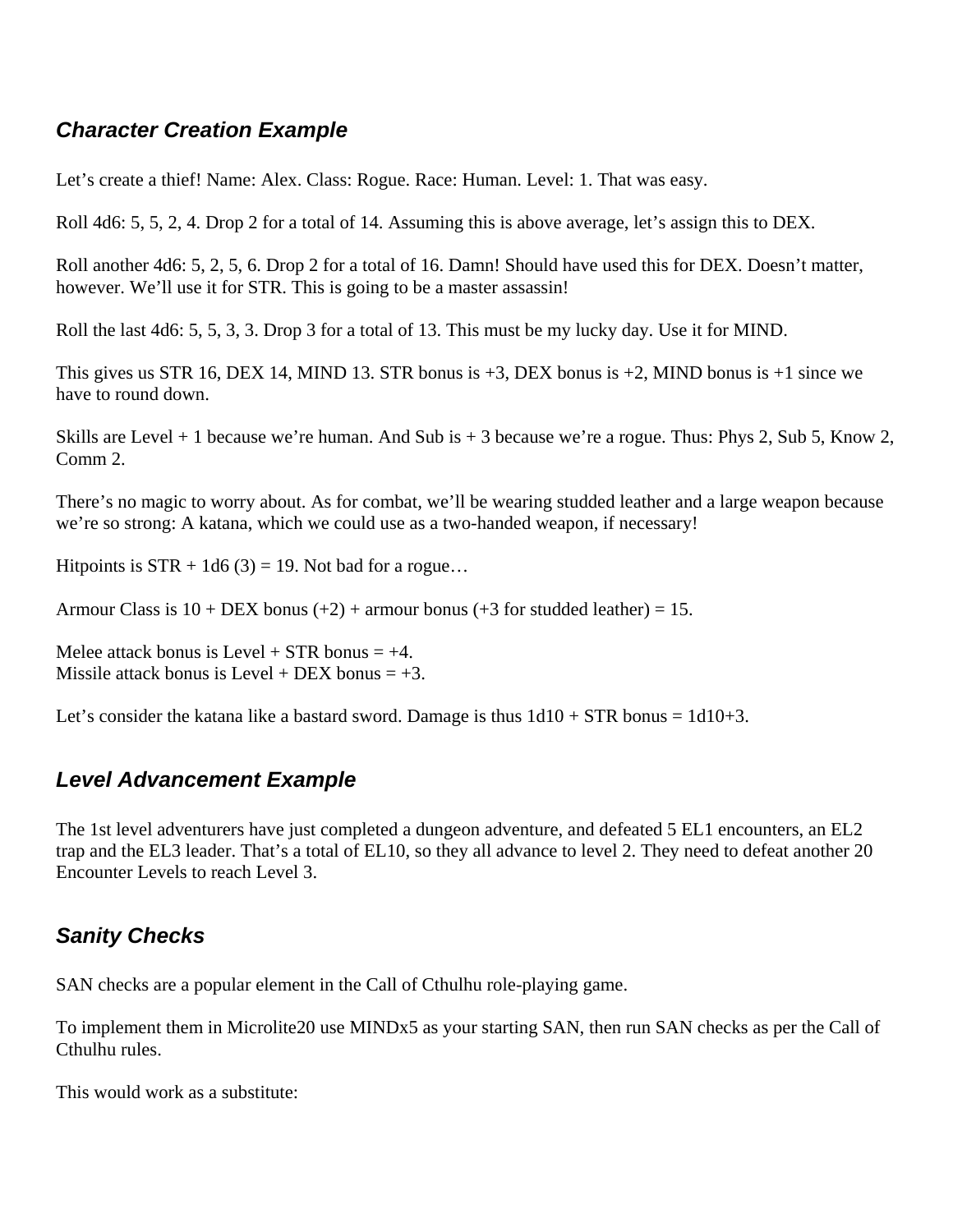If the character encounters something that is likely to threaten their sanity (a rotting corpse, a vampire, a dragon, Great Cthulhu, etc), the player rolls d100. If the result exceeds their current SAN, they roll another dice (usually a d6, though more - many more! - for particularly frightening sights) and deduct that amount from their SAN.

I suggest that if they lose 1/10th of their current SAN in one go they gain a temporary insanity, such as shortterm catatonia, nightmares or a phobia. When their SAN reaches 0, they're hopelessly lost. SAN can be regained through therapy, rest and weak tea.

For example: Matt Warren, Occult P.I. has a MIND of 16, so his SAN is 80 at the start of the campaign. His first case involves a series of bodies that have been discovered with their lips and eyelids sewn shut with red thread. He's in the morgue, and on his first sight of the bodies makes a SAN check, getting a 92 for the result. He rolls a d6 and gets a 4, meaning his SAN is now 76.

And thus begins the slow descent into madness.............

# *Alternate Skill System*

Higher level characters in Microlite20 tend to be very skilled even at things outside of their area of expertise. A +3 bonus to one skill at level 1 is a significant advantage. However, by level 20 (and beyond), that bonus is marginal.

To signify the different specialties of each class you can use the following system.

# Clerics are at (Level + 3 + Mind Modifier) for Communication, and (Half-Level + Ability Modifier) for all other skills. The GM may rule that a Cleric uses (Level + MIND) for Knowledge when used for all things related to dogma-related.

# Fighters are at (Level + 3 + Strength Modifier) for Physical, and (Half-Level + Ability Modifier) for all other skills. The GM may rule that a Fighter uses (Level + MIND) for Knowledge when applicable to martial areas. # Magi are at (Level + 3 + Mind Modifier) for Knowledge, and (Half-Level + Ability Modifier) for all other skills. The GM may rule that a Magi uses (Level + MIND) for Communication when dealing with other spell casters.

# Rogues are at (Level + 3 + Dexterity Modifier) for Subterfuge and (Half-Level + Ability Modifier) for all other skills. The GM may rule that a Rogue uses (Level + MIND) for Knowledge when applicable to all things rogue-like.

When determining a skill that is at "half-level" always round down.

# *Adding Charisma*

Adding CHA as a stat is as simple as writing it onto your character sheet and making an extra 4d6 roll during character generation.

The skill bonus can than be used in place of your MIND bonus for any interactions with intelligent creatures.

Examples Bluffing past a guard - sub+CHA Intimidating the barbarian leader with a show of might - phys+CHA Convincing the elven court that you mean no harm to their forest - com+CHA Haggling down a merchant - com+CHA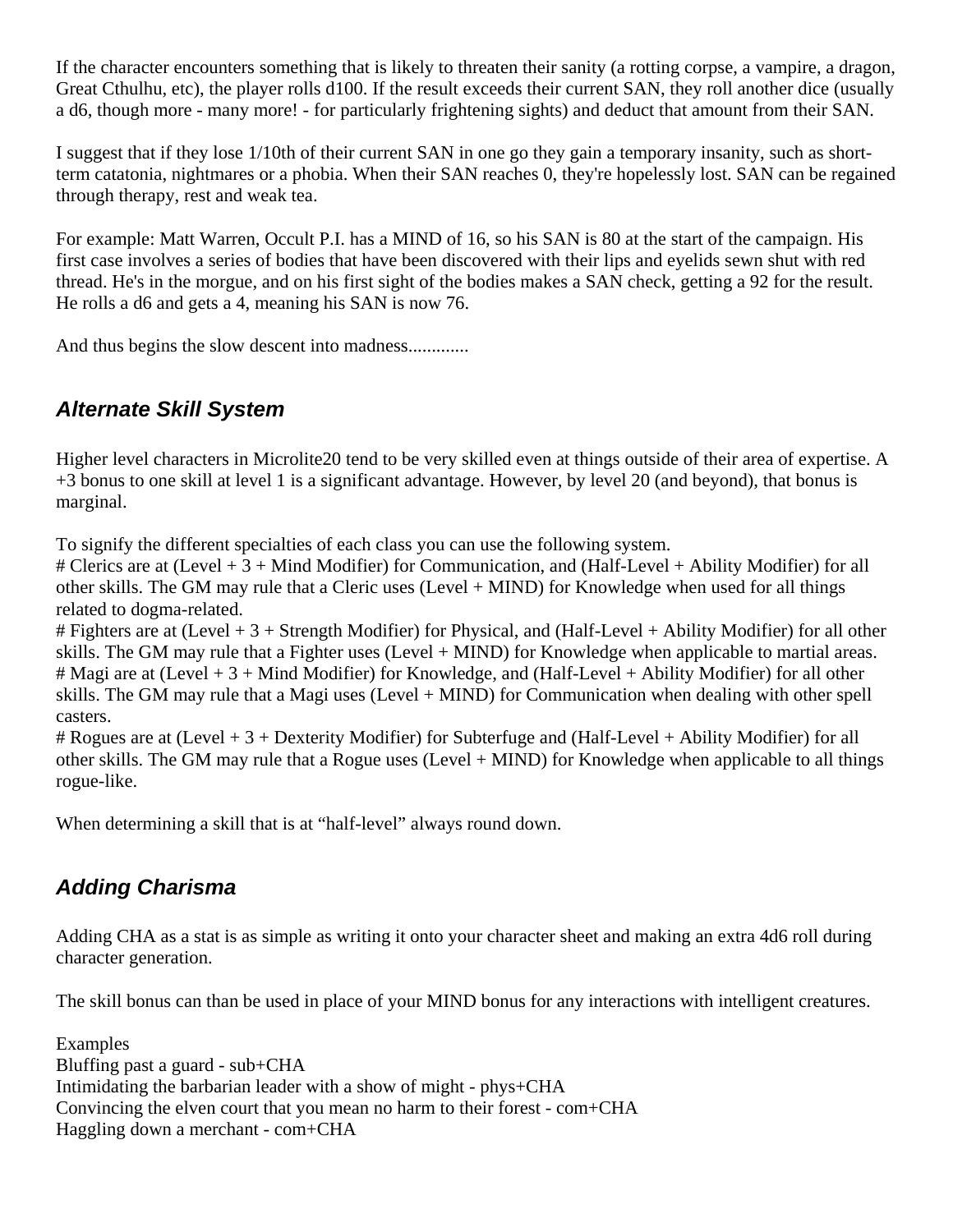Alternative

You can still simulate charismatic leaders by having non-magi with a high MIND stat.

### *Multiclassing*

To Multiclass in Microlite20 simply take an additional class at your next level break, subject to GM permission. It is not recommended for Games Masters to allow more than two class combinations however as this can lead to Powergaming Munchkinitis, a dreadful disease that afflicts some role-players.

Optionally, only allow a class change every third level (3,6,9,etc).

Certain class combinations can be used to simulate other base D&D classes:

 $Figure + Cleric = Paladin$  $Rogue + Cleric = Bard$ etc.

As an additional option, characters do not get the  $+3$  bonus to the specialty skill of that class, only the first class a character takes receives this bonus. This should cut down on min/maxing and allow characters to branch into multiple classes freely.

#### *Monks*

Monks use no armour. They have  $a + 3$  bonus to Physical and can fight unarmed (kicks, punches, etc) doing d6 damage (STR bonus to damage still applies). Their unarmed damage increases every four levels starting at the fourth level as shown in the following table:

| Level  | $1-3$ 4-7 8-11 12-15 16-19 20 |  |  |
|--------|-------------------------------|--|--|
| Damage | 1d6 1d8 1d10 2d6 2d8 2d10     |  |  |

Their attacks count as magical after 3rd level.

They gain an AC bonus equal to half their level (rounded up) provided they are wearing no more than loose fitting clothes.

| Level                             | $1-2$ $3-4$ $5-6$ $7-8$ $9-10$ |  |  |
|-----------------------------------|--------------------------------|--|--|
| AC Bonus $+1$ $+2$ $+3$ $+4$ $+5$ |                                |  |  |

Ninjas are the same as Monks, but gain  $+3$  to Sub instead of the  $+3$  to Phys.

Monks can use DEX bonus + level instead of STR bonus + level as melee attack bonus if unarmed.

Additionally, the following may be applicable for some campaigns: